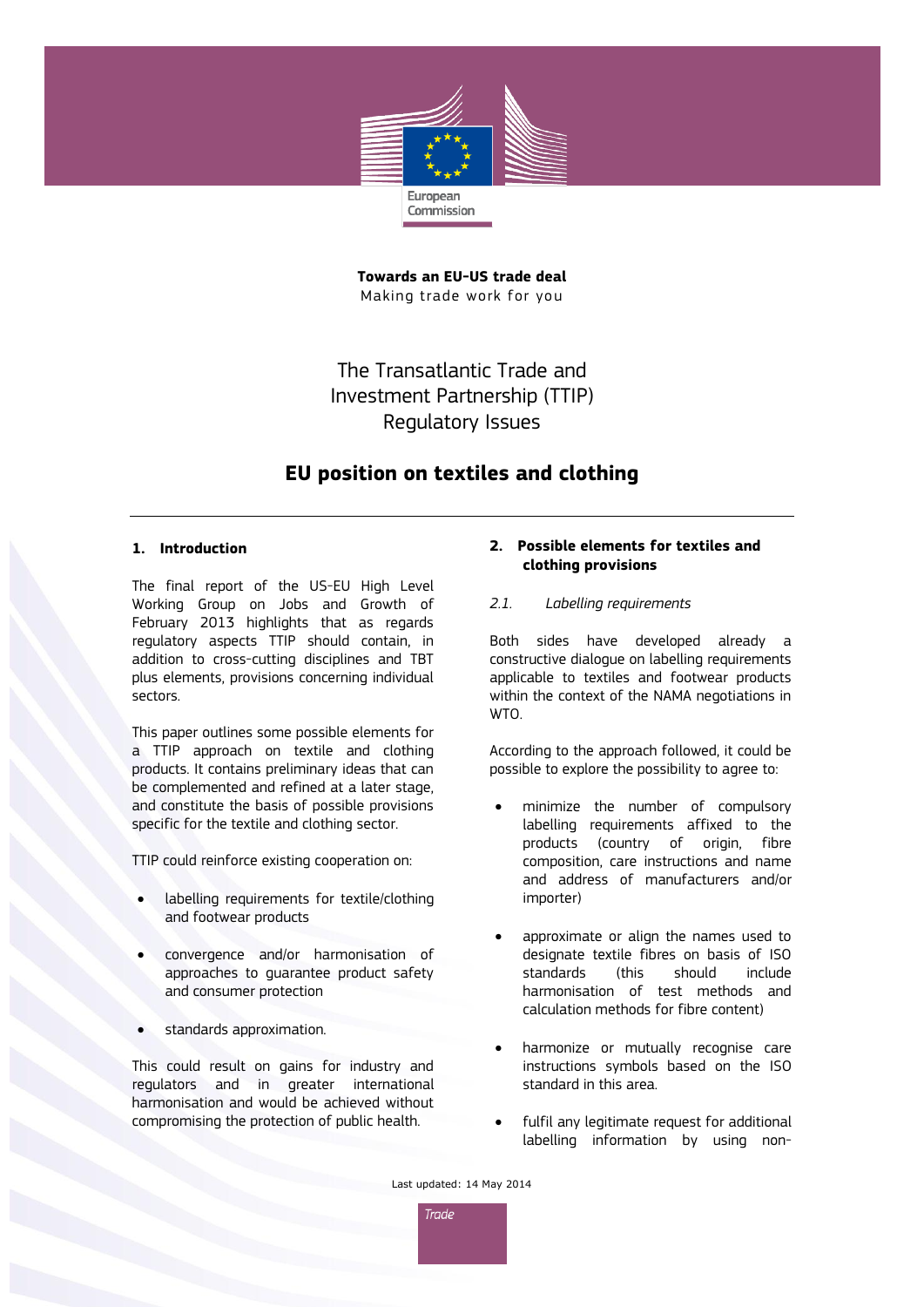permanent labels (e.g. tags) after consultation of the other party

- accept that if a Party applies obligatory country of origin marking or labelling requirements, a marking designating the whole territory of a Party (i.e. "made in the EU") is accepted by the other Party as equally compliant with such requirements.
- *2.2. Harmonisation or approximation of technical regulations and approaches to guarantee product safety and consumer protection*

Both EU and US legislation ensure a high level of consumers' protection by allowing in their markets only safe products. Special attention is given to products intended to be used by children.

However, in many areas regulatory approaches and instruments to guarantee product safety diverge. These divergences can lead to unnecessary costs not only at production level but also at post-production level (e.g. compliance testing). These issues were pointed out by stakeholders on both sides.

Although some of these issues can also be discussed at horizontal level, it could be useful for the two parties to explore ways and solutions on specific regulations having important impact on the textile/clothing sector.

## 2.2.1 Textiles' flammability

In the EU there is no particular harmonised regulation on flammability. Companies have the general obligation to place in the market only safe products (notably as regards their flammability).

In doing so, companies can use the existing EU standards (EN 1103 procedures for testing burning behaviour of fabrics for apparel and EN 14878 related to flammability of children nightwear). There is however no compulsory testing nor certification of clothing products in the EU.

In the US, the legislation requires textile products to be tested as regards their flammability rate. In the case of non-children products flammability tests can be performed by the manufacturer itself.

However, in the case of children products the tests have to be carried out by an authorized laboratory (third party testing). The laboratories can be located in the US or abroad provided they fulfil the requirements of the Consumer Protection Safety Commission (CPSC) laboratory acceptance program.

The last amendment of the US Flammability Act recognises the burden for the industry of flammability testing and tries to simplify the process.

In practice, clothing (non-children) produced with certain fibres (e.g. nylon, polyester, etc.) that are considered low flammable are exempted from flammability testing.

Possible areas of convergence or common work could be:

 common classification of the flammability degree of fabrics based on data evidence brought by each side.

In particular, the case of silk could be examined. In the US Flammability Act, silk is currently not classified as low flammable fibre while available testing data could warrant a change of that classification. In that case the cost of testing would be reduced for economic operators.

 the acceptance of manufacturers' test results (based on EN standards) for the certification of children products as regards their flammability without the intervention of a third party laboratory. As an alternative, increase the number of EU laboratories recognised by the US Authorities.